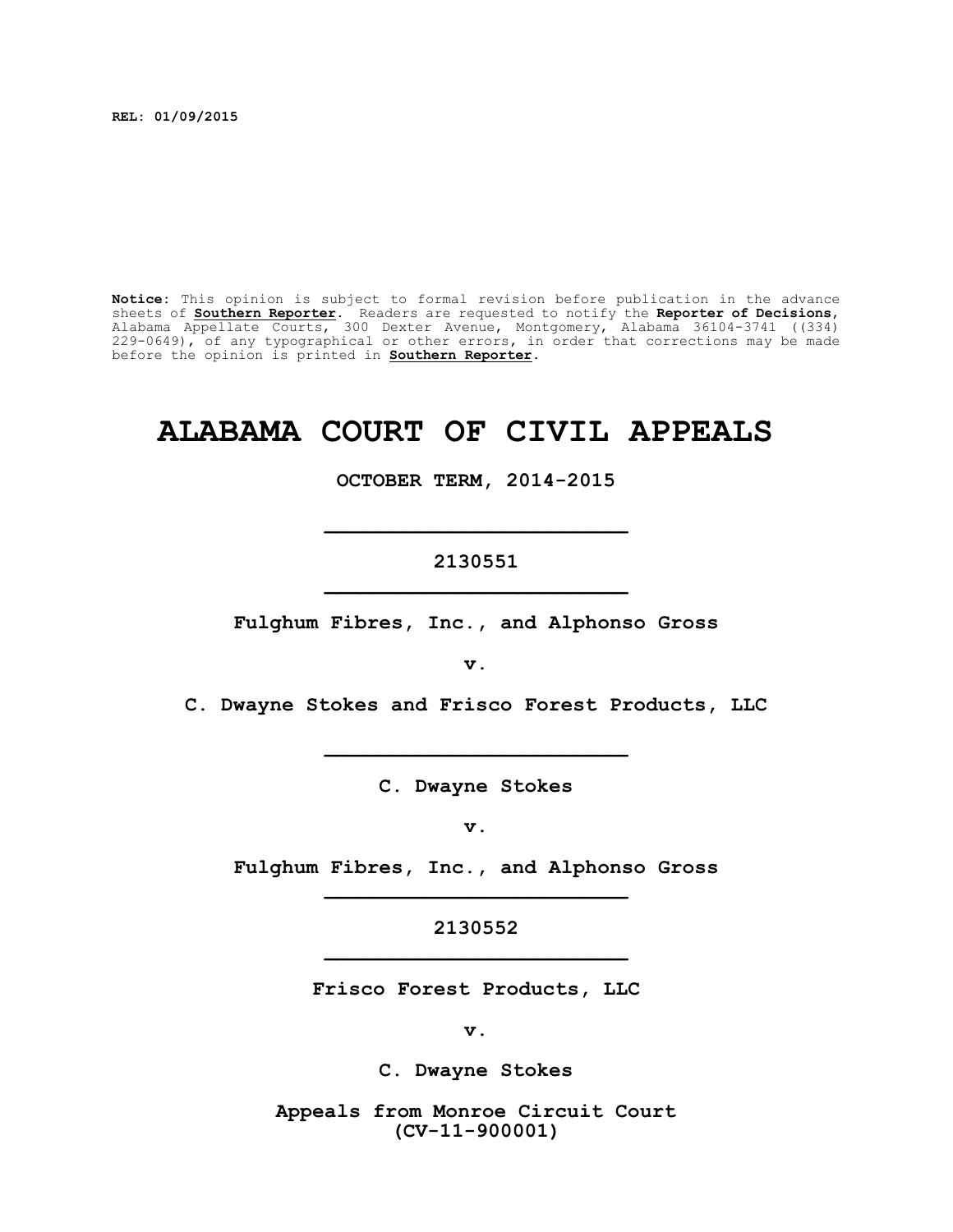## 2130551 and 2130552 PITTMAN, Judge.

These appeals (transferred to this court by our supreme court pursuant to Ala. Code 1975,  $\frac{12-2-7(6)}{2}$  arise from a civil action brought in the Monroe Circuit Court by C. Dwayne Stokes ("the employee"). In his original complaint, filed in March 2011, the employee asserted a single claim seeking an award of benefits under the Alabama Workers' Compensation Act, Ala. Code 1975, § 25-5-1 et seq. ("the Act"), against his former employer, Frisco Forest Products, LLC ("the employer"); that complaint contained no demand for a trial by jury, because the Act provides that claims as to benefits available under the Act are to be decided by the trial judge sitting without a jury. See Ala. Code 1975, § 25-5-89. In July 2011, the employee amended his complaint to add claims of negligence and wantonness against a number of third parties –– Fulghum Fibres, Inc. ("Fulghum"); Alphonso Gross; Jeffrey Stanford; Bryan Madden; Robert Maxwell; John Straiton; and various fictitiously named defendants –– who, the employee alleged, had breached duties of care so as to have proximately caused the employee's purported workplace injury. In his amended complaint, the employee demanded a jury trial "of all issues ... which [we]re triable to a jury," and the trial court set the case for a jury trial to take place in August 2012.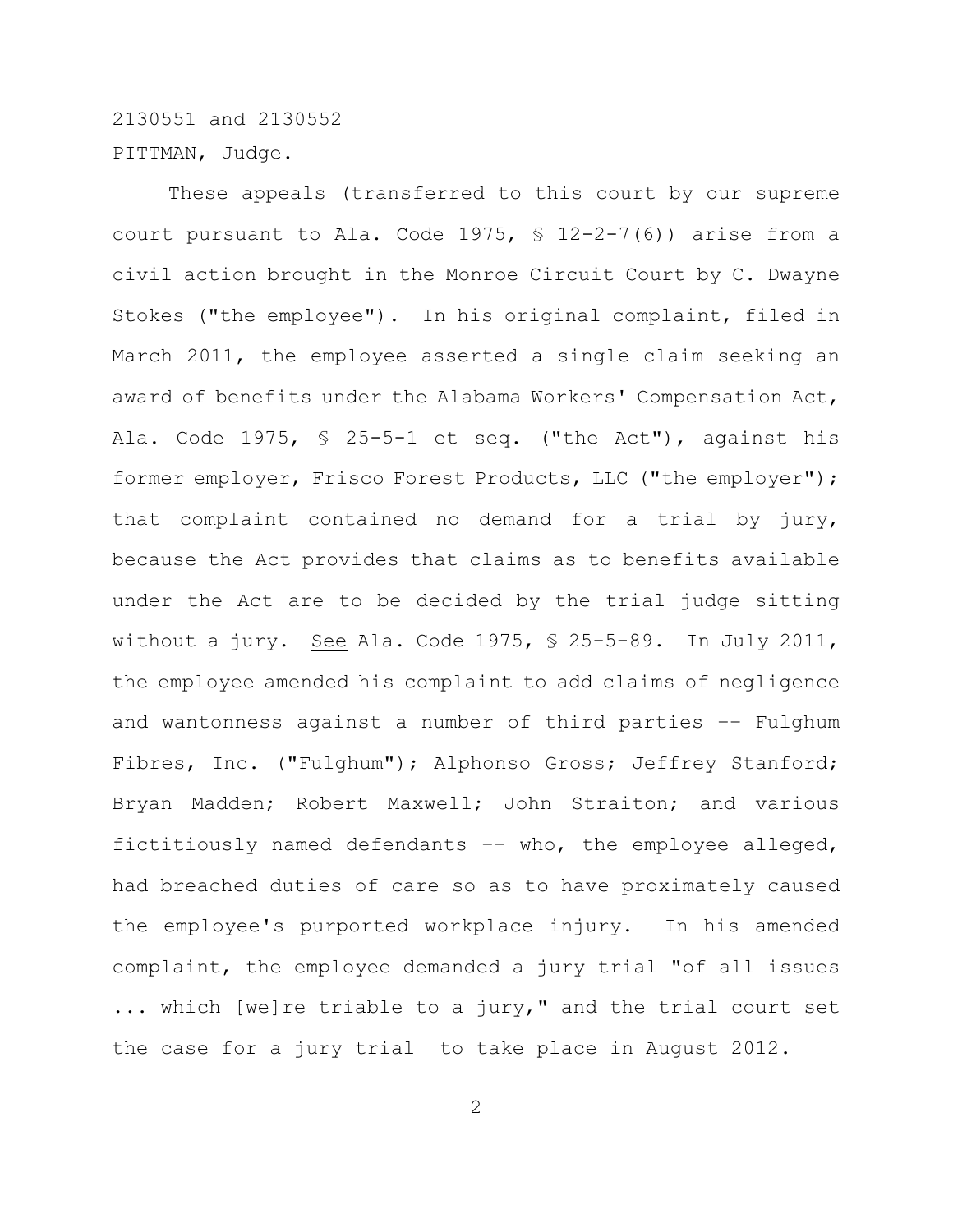Before that trial took place, Stanford, Madden, Maxwell, and Straiton filed in July 2012 a motion for a summary judgment as to all claims asserted against them. A "memorandum of fact and law" was subsequently filed in support of that motion; however, that filing listed Fulghum and Gross as additional movants. The trial court entered an order on August 8, 2012, granting the motion as to Stanford, Madden, Maxwell, and Straiton, but it denied the motion as to all other defendants; however, the trial court did not direct the entry of a final judgment pursuant to Rule 54(b), Ala. R. Civ. P., as to that partial summary judgment.

The case then went to trial on the negligence claim<sup>1</sup> against Fulghum and Gross, with the employee and those defendants presenting evidence and arguments and the employer additionally participating by way of limited questioning and argument addressed to the location of the employee at the time his alleged injury occurred. At the conclusion of the trial, the jury was given a verdict form containing the following textual groupings, setting forth three alternative findings:

"We, the jury, find in favor of the plaintiff [employee] and against the defendants and assess the plaintiff's damages at \$\_\_\_\_\_\_\_\_\_.

 $1$ The record indicates that the employee withdrew his wantonness claim, and the trial court instructed the jury regarding the elements of only a negligence claim.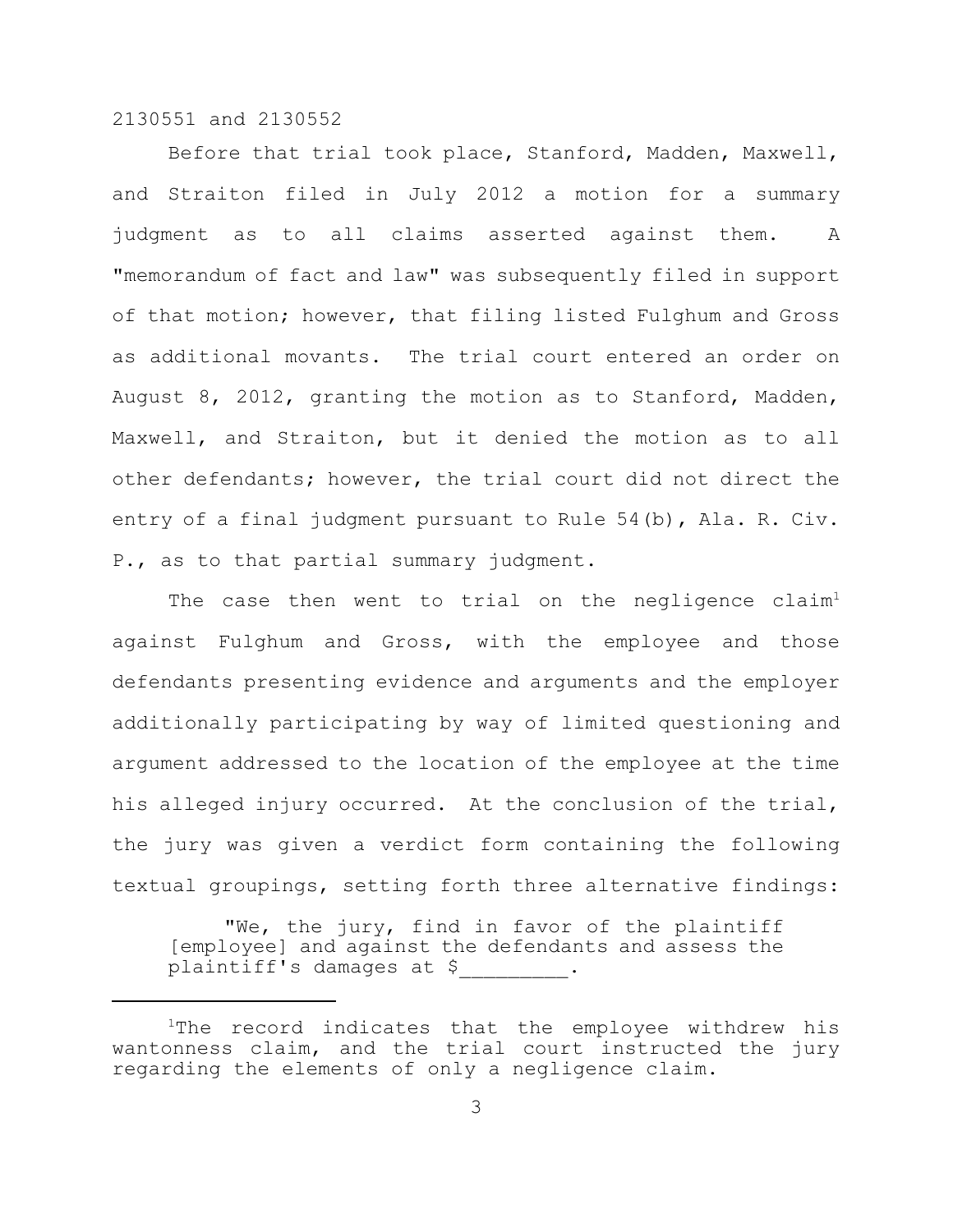"We, the jury, find for the plaintiff and against the following defendant(s):

"1. Alfonso [sic] Gross

"2. Fulghum Fibres, Inc.

"and assess the plaintiff's damages at \$.

"We, the jury, further find in favor of the following defendant(s):

"1. Alfonso [sic] Gross

"2. Fulghum Fibres, Inc."

After jury deliberations took place, the foreperson of the jury reported that the jury had reached a verdict, and the foreperson returned the verdict form to the trial court. The form, as completed, bore a handwritten circle around the name of "Fulghum Fibres, Inc." in the second textual grouping, and the damages figure of "\$65,000" immediately thereafter; neither the second nor the third textual grouping bore any markings in the proximity of Gross's name. The trial court directed the clerk to "publish the verdict," at which time the clerk stated the verdict as: "We, the jury[,] find for the plaintiff and against the following defendant, Fulghum Fib[re]s Incorporated and assess the [p]laintiff's damages at sixty-five thousand dollars." The trial court then polled the jury, and each juror responded that the verdict was his or her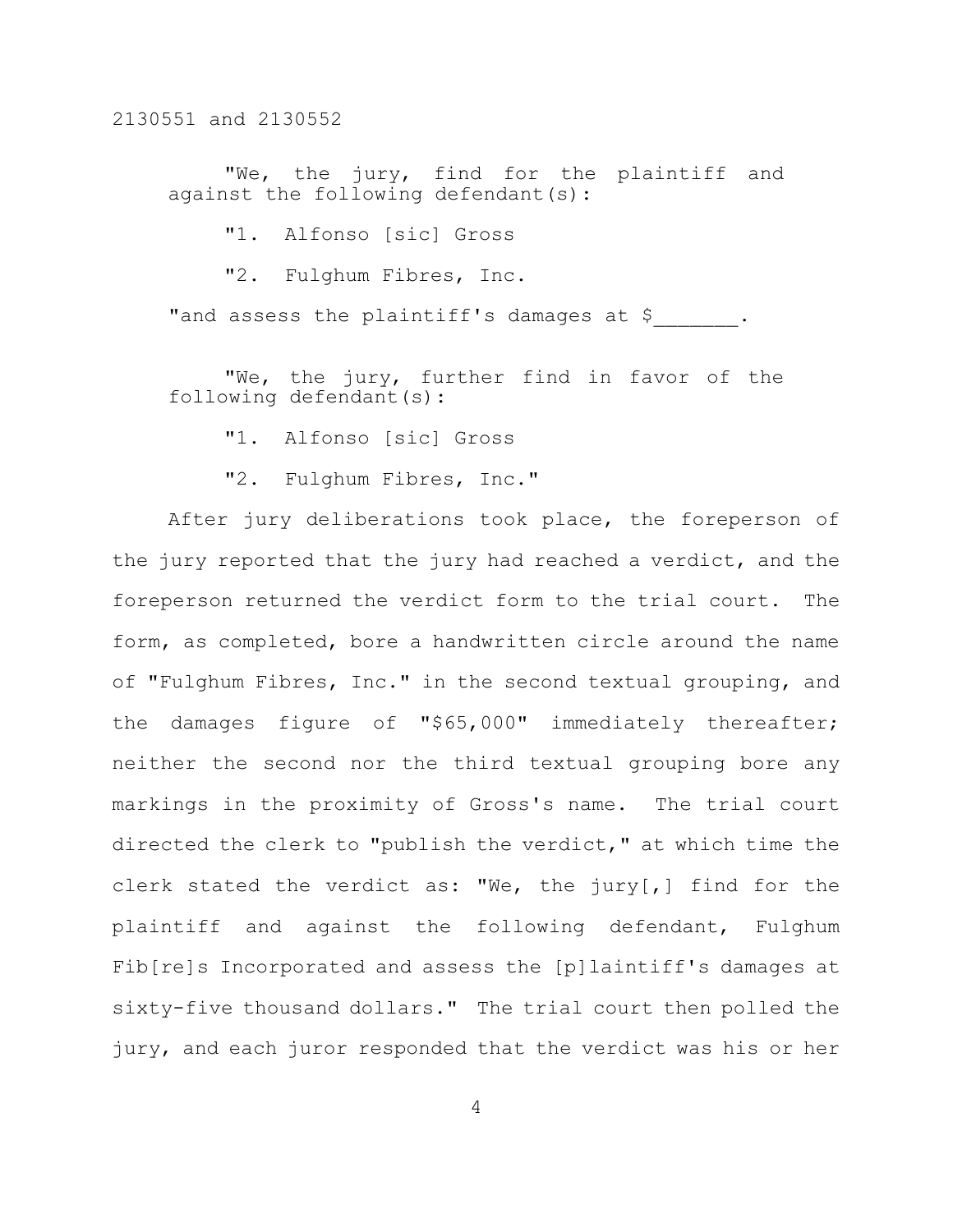own verdict; however, no order or judgment on the jury's verdict was immediately entered by the trial court.

The employee thereafter filed a motion seeking a new trial as to the negligence claims. In his motion, the employee contended (a) that the jury had returned no verdict at all as to Gross's liability; (b) that, in the alternative, if the jury's verdict were interpreted as a verdict in Gross's favor, the verdict as a whole was inherently inconsistent; and (c) that the jury had awarded inadequate damages as a matter of law. Gross and Fulghum filed a response in opposition to the employee's motion, asserting that the jury verdict was neither incomplete nor inconsistent, that the verdict did not award inadequate damages, and that the employee's objections were untimely. On December 4, 2012, the trial court entered an order granting a new trial on the inadequate-damages ground cited by the employee in his motion.

On January 3, 2013, Gross and Fulghum filed a motion seeking reconsideration of the order granting a new trial and, noting the pendency of the workers' compensation claim against the employer, requesting that the trial court instead direct the entry of a final judgment pursuant to Rule 54(b) in favor of Gross and against Fulghum so as to reflect, in the moving parties' view, the apparent intent of the jury. That motion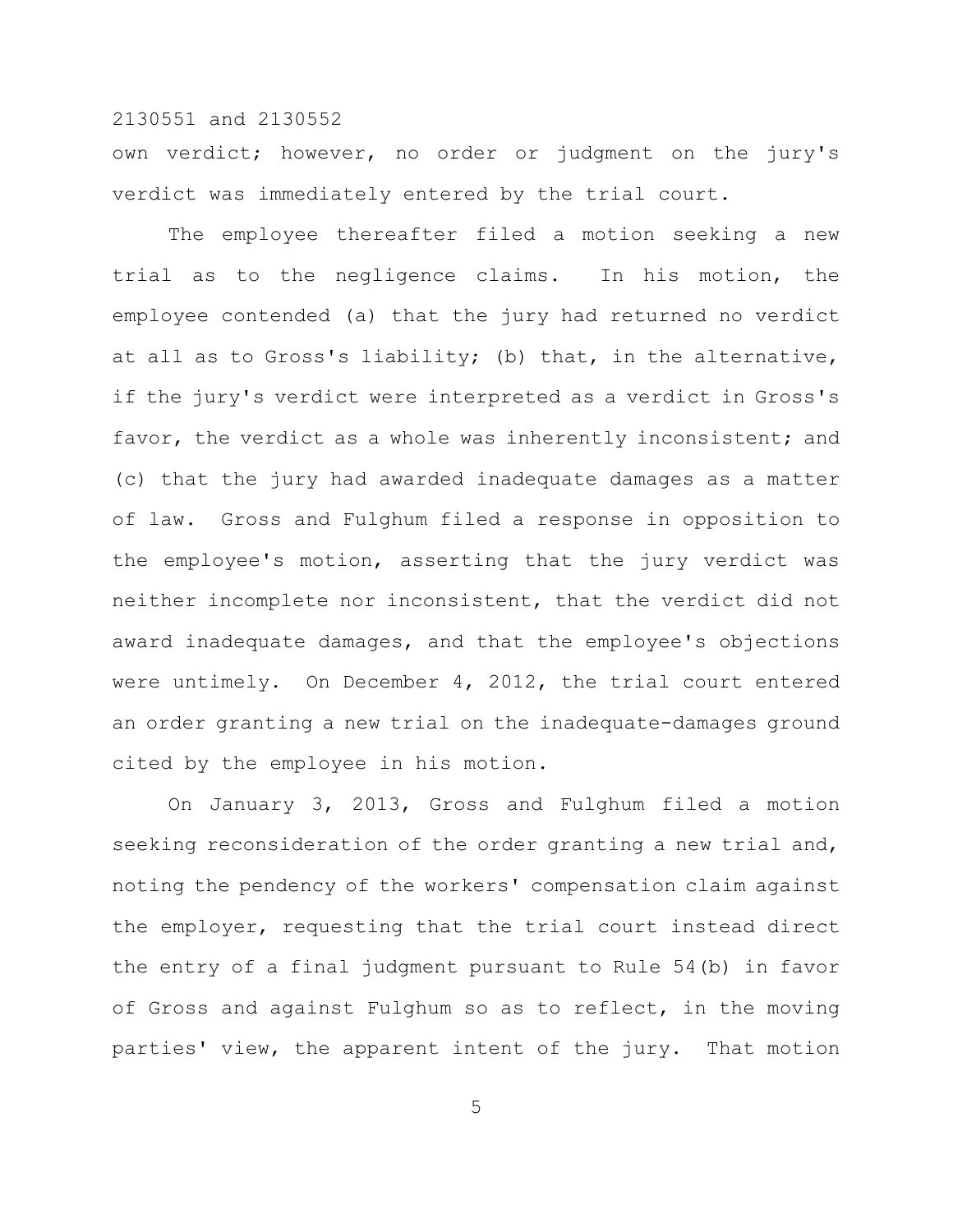was denied on January 8, 2013, immediately before the circuit judge who had presided over the trial of the action left office; that judge's successor in office recused himself, and the case was assigned by the Chief Justice of the Alabama Supreme Court to another judge. Gross and Fulghum renewed their motion to vacate the order granting a new trial and for the entry of a final judgment, and the trial court set the case for a status and motion hearing to be held in August 2013. On September 17, 2013, the trial court entered an order that vacated the December 4, 2012, order granting a new trial; found that a judgment was due to be entered in the employee's favor for \$65,000 on his claim against Fulghum and entered in Gross's favor on the employee's claim against Gross; determined that there was no just reason for delay; directed the immediate entry of a final judgment as to those rulings as to less than all claims against all parties pursuant to Rule 54(b); and set the workers' compensation matter for a subsequent hearing.

On October 17, 2013, the 30th day after the entry of the September 17, 2013, judgment, the employee filed a motion directed to that judgment in which he sought an order granting him a new trial as to his claims against Gross and Fulghum. Unlike the previous motions filed by the parties after the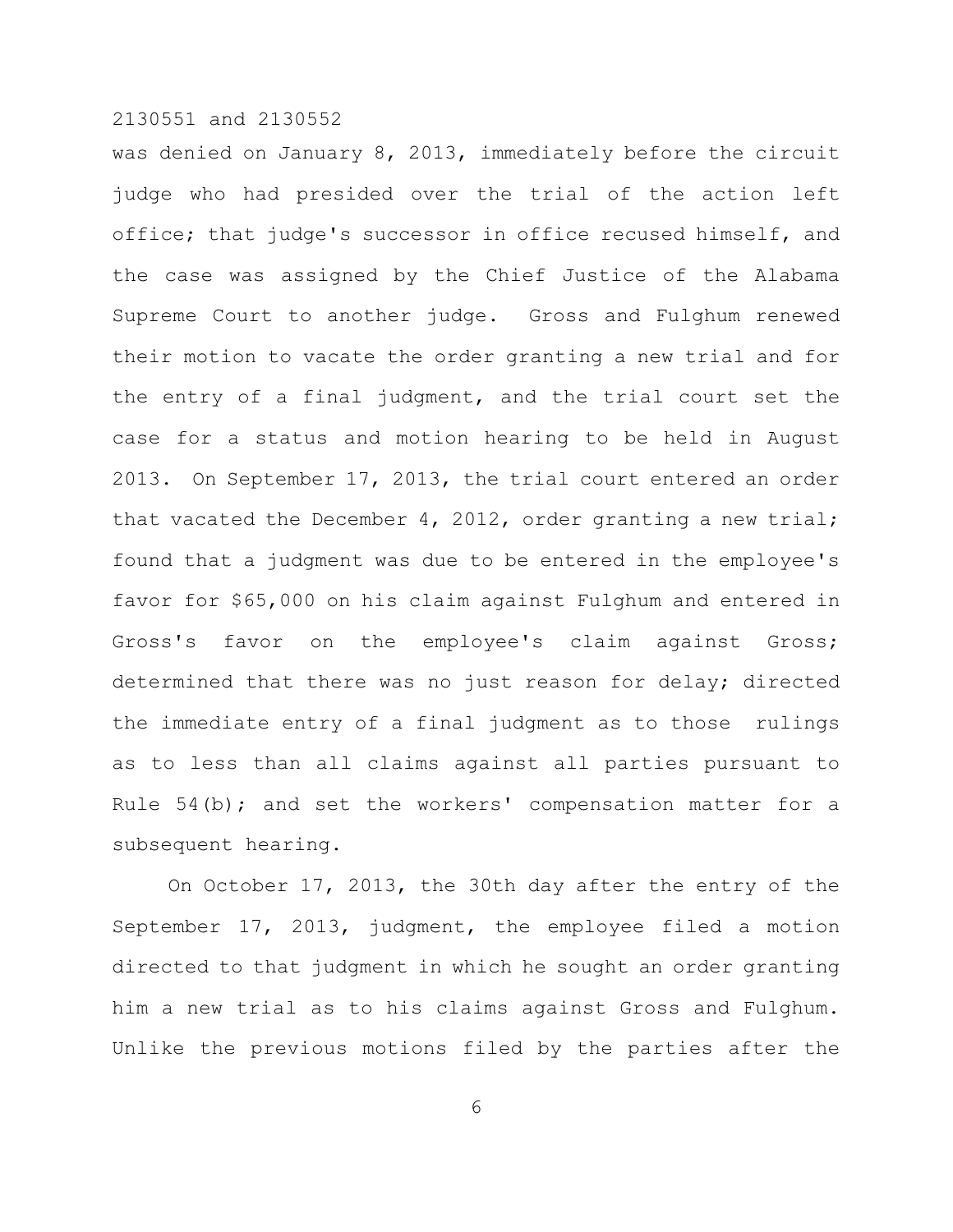rendition of the jury's verdict, which were subject to the power held by trial courts to revisit their interlocutory orders at any time, see Rule 54(b), Ala. R. Civ. P., the employee's October 17, 2013, motion was a true postjudgment motion cognizable under Rule 59(a), Ala. R. Civ. P., because it was aimed at obtaining relief with respect to a final judgment. See Malone v. Gainey, 726 So. 2d 725, 725 n.2 (Ala. Civ. App. 1999) ("[A] Rule 59 motion may be made only in reference to a final judgment or order."). No other timely postjudgment motions were filed as to the September 17, 2013, final judgment. On October 29, 2013, the trial court requested that it be provided a transcript of the original trial proceedings and directed that proceedings on the workers' compensation claim be continued generally pending a ruling on the October 17, 2013, new-trial motion.

Rule 59.1, Ala. R. Civ. P., provides as follows:

"No postjudgment motion filed pursuant to Rules 50, 52, 55, or 59 shall remain pending in the trial court for more than ninety (90) days, unless with the express consent of all the parties, which consent shall appear of record, or unless extended by the appellate court to which an appeal of the judgment would lie, and such time may be further extended for good cause shown. A failure by the trial court to render an order disposing of any pending postjudgment motion within the time permitted hereunder, or any extension thereof, shall constitute a denial of such motion as of the date of the expiration of the period."

(Emphasis added.)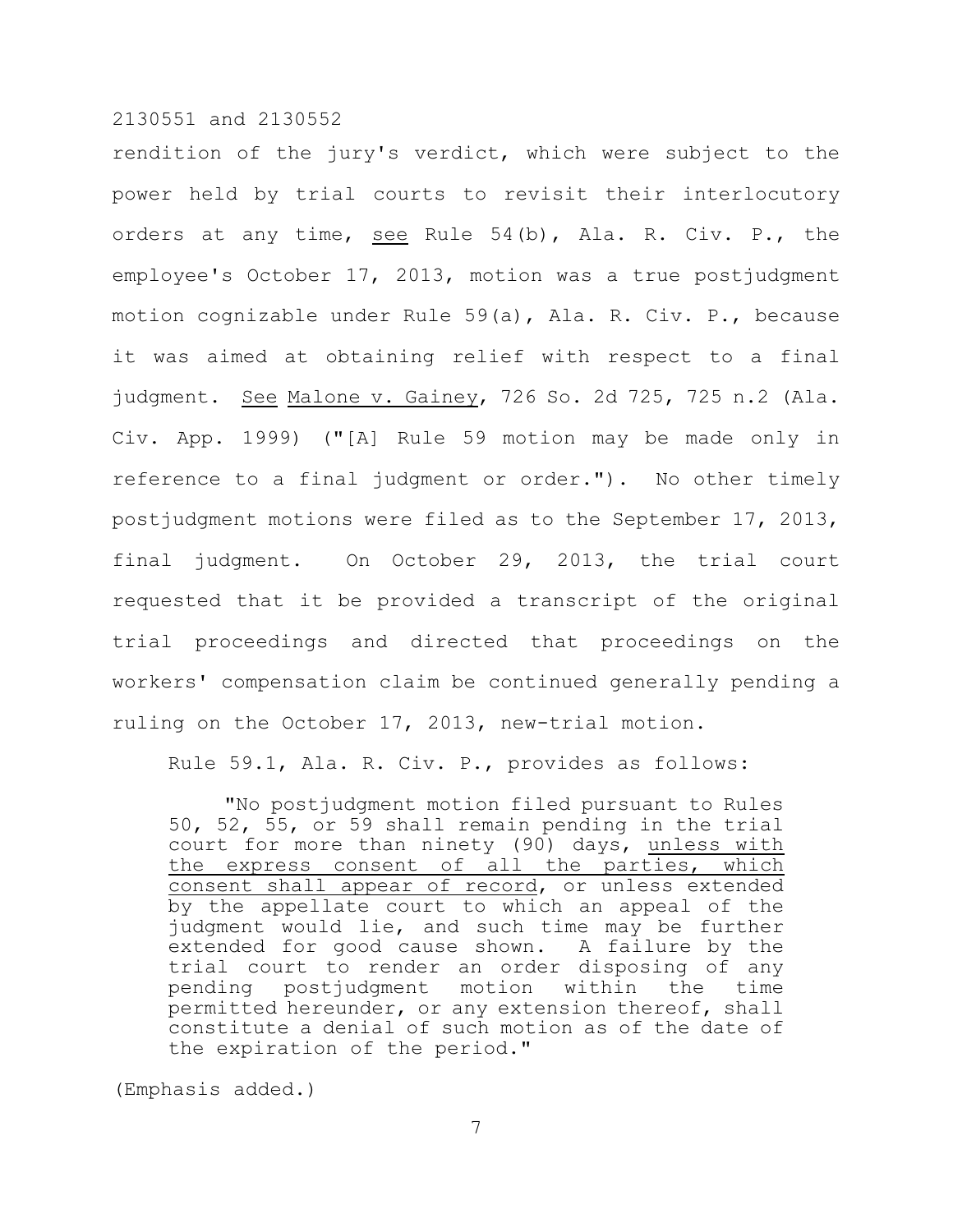On January 15, 2014, the 90th day after the filing of the employee's postjudgment motion, a document was filed in the trial court captioned as a "Notice of Consent of All Parties for Rule 59.1 Extension to Rule on Post-Trial Motions." That filing states that the parties, "by signing (or giving permission for signing) th[e] Notice of Consent," had given consent to a 60-day extension of time for the trial court to rule on the pending postjudgment motion. The "Notice of Consent" was signed by counsel on behalf of "Plaintiff"  $(i.e.,$ the employee) and was also signed by the employee's counsel on behalf of counsel for "Frisco Forest Products, LLC" (i.e., the employer) and "Fulghum Fibres, Inc.," with the language "(with permission)" added to the pertinent signature lines. Notably, however, no signature by or on behalf of Gross appears on the "Notice of Consent" despite the fact that that notice purported to constitute the consent of "all parties to th[e] matter." Despite that omission, the trial court entered an order on February 3, 2014, purporting to grant the postjudgment motion and to order a new trial as to the employee's claims against Gross and Fulghum.

In similar cases involving a failure of an appellate record to affirmatively demonstrate the consent of all parties to a judgment to an extension of the 90-day period set forth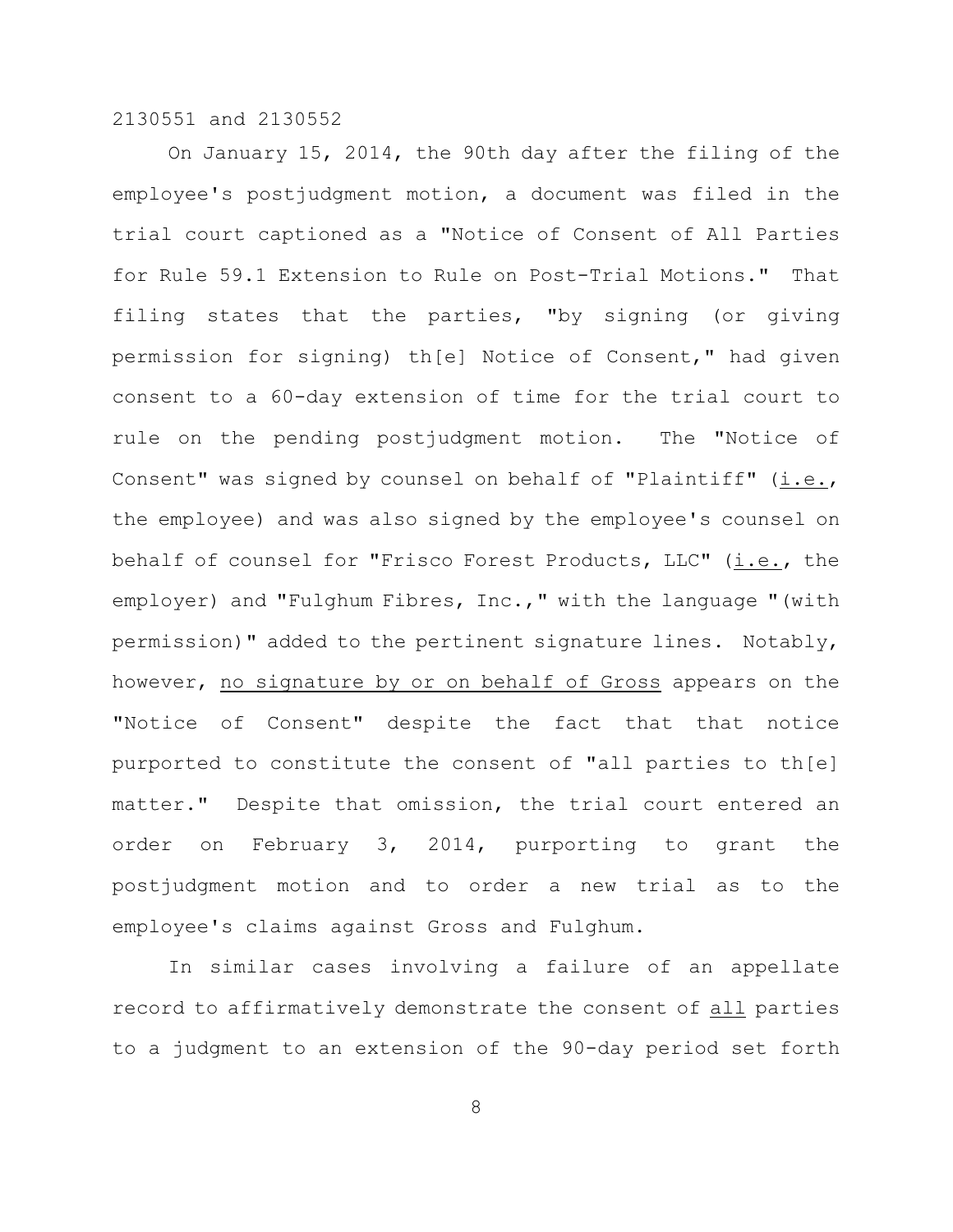in Rule 59.1, this court has ruled that such omissions compel the conclusion that the pertinent postjudgment motion is automatically denied as of the expiration of the period. For example, in HealthSouth Corp. v. Brookwood Health Services, Inc., 814 So. 2d 267 (Ala. Civ. App. 2000), which involved judicial review pursuant to Ala. Code 1975, § 41-22-20, of an administrative order entered by a particular governmental agency, one of the contestants filed a paper indicating that party's consent to waive the 90-day period, and a second party subsequently filed a paper indicating its consent; however, consent of the pertinent state agency, which was also a party to the judicial-review proceedings,<sup>2</sup> was not shown of record. We concluded that the postjudgment motion was denied by operation of law after the expiration of 90 days because of, among other things, the absence of the express consent of the state agency. 814 So. 2d at 268. To like effect is A.M.K. v. E.D., 826 So. 2d 889 (Ala. Civ. App. 2002), in which the State of Alabama participated as a party to an action in which one of the other parties had sought a finding that a particular statute was unconstitutional, yet the State did not expressly

 $2$ Alabama Code 1975, § 41-22-20(h), provides that a petition for judicial review of an administrative decision rendered by a state agency "shall name the agency as [a] respondent."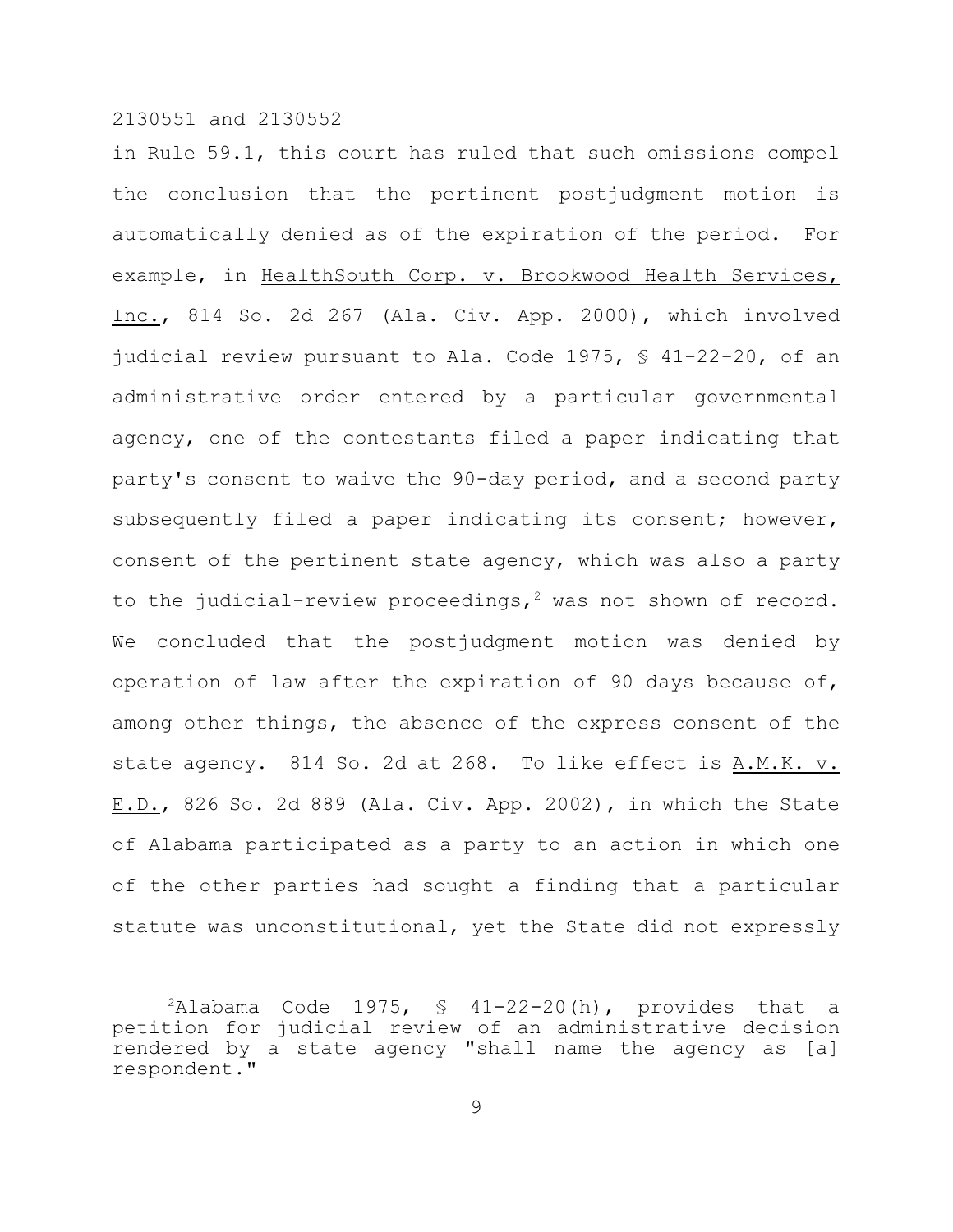consent to the extension of the 90-day period set forth in Rule 59.1 for ruling upon a postjudgment motion that had been filed by another party; we held in that case that the postjudgment motion had been denied by operation of law 90 days after its filing. 826 So. 2d at 890. See also Burge v. Hayes, 964 So. 2d 672, 675 (Ala. Civ. App. 2006) (filing by two parties did not satisfy express-consent exception to automatic-denial rule because, among other things, it did not reflect a third party's consent).

Based upon the plain language of Rule 59.1 and the foregoing case authority, we must conclude in this case that the employee's postjudgment motion was denied by operation of law on January 15, 2014.<sup>3</sup> Further, although the filing of a postjudgment motion pursuant to Rule 59, Ala. R. Civ. P., will suspend the time for filing a notice of appeal, the time for taking an appeal begins running "from the date of denial of such motion by operation of law, as provided for in Rule 59.1." Rule  $4(a)(3)$ , Ala. R. App. P. In this case, no party filed a notice of appeal on or before February 26, 2014, i.e.,

 $3B$ ecause the postjudgment motion was denied by operation of law, the trial court's February 3, 2014, order purporting to grant the postjudgment motion and to order a new trial as to the employee's claims against Gross and Fulghum was a nullity. See, e.g., Brown v. Brown, 808 So. 2d 40, 42 (Ala. Civ. App.  $\overline{2001}$ .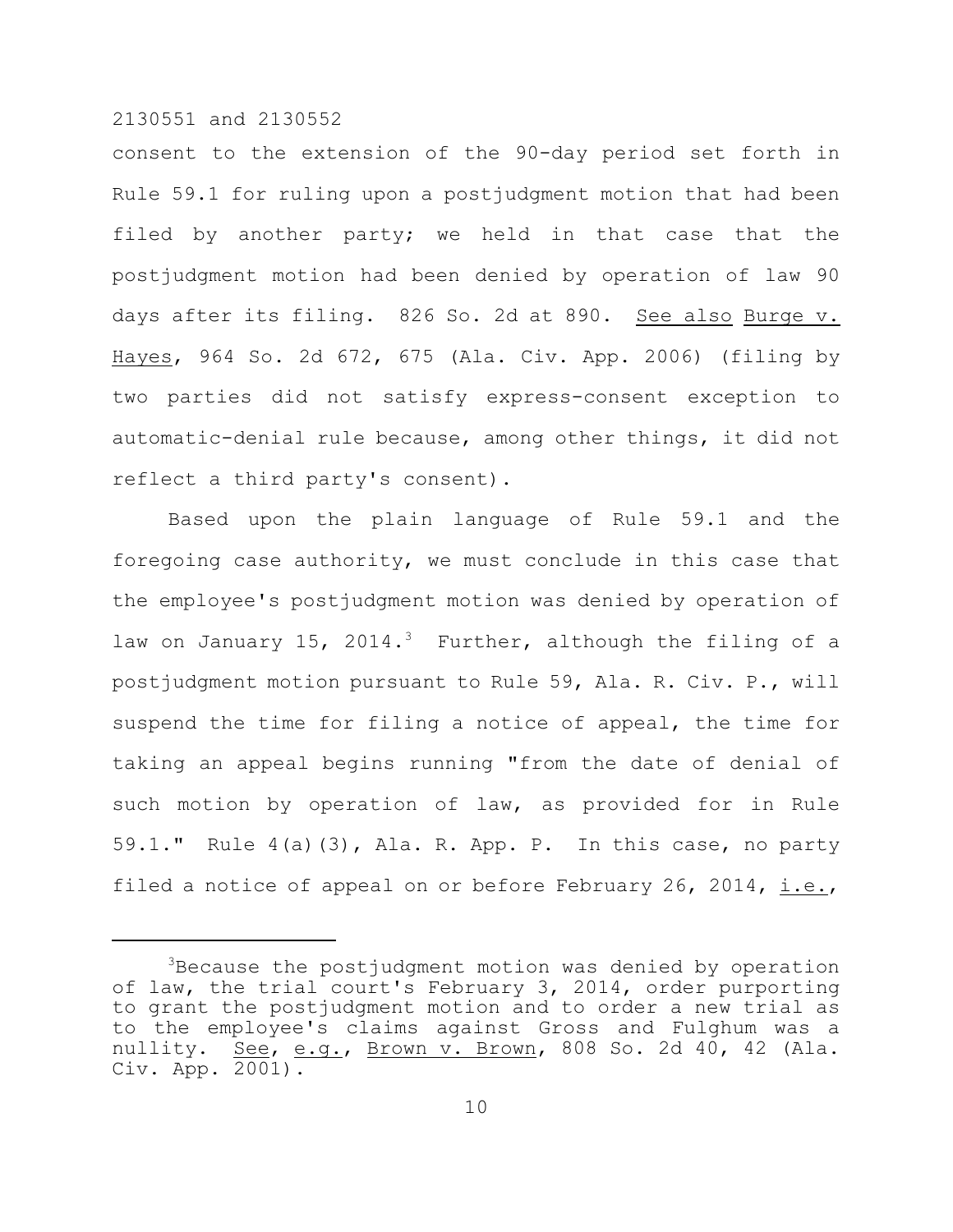within 42 days of the denial of the employee's postjudgment motion, as is required by Rule 4(a)(1), Ala. R. App. P., in order for an appellate court to have jurisdiction to consider an appeal.

In this case, Fulghum and Gross filed a notice of appeal on March 14, 2014. That appeal was taken more than 42 days after the trial court lost jurisdiction to grant a new trial as to its September 17, 2013, final judgment and is, therefore, untimely under Rule 4(a)(1), Ala. R. App. P. Similarly, the notices of appeal filed on March 28, 2014, by the employee, in which he challenged the trial court's judgment in favor of Gross, and by the employer, in which it challenged the trial court's limitations upon its participation in the jury trial, were filed neither within 42 days after the employee's postjudgment motion was denied by operation of law so as to be timely under Rule 4(a)(1), Ala. R. App. P., nor within 14 days of any timely notice of appeal by any other party so as to constitute timely cross-appeals under Rule 4(a)(2), Ala. R. App. P. Because Rule 2(a)(1), Ala. R. App. P., requires the dismissal of an appeal "if the notice of appeal was not timely filed to invoke the jurisdiction of the appellate court," and because none of the